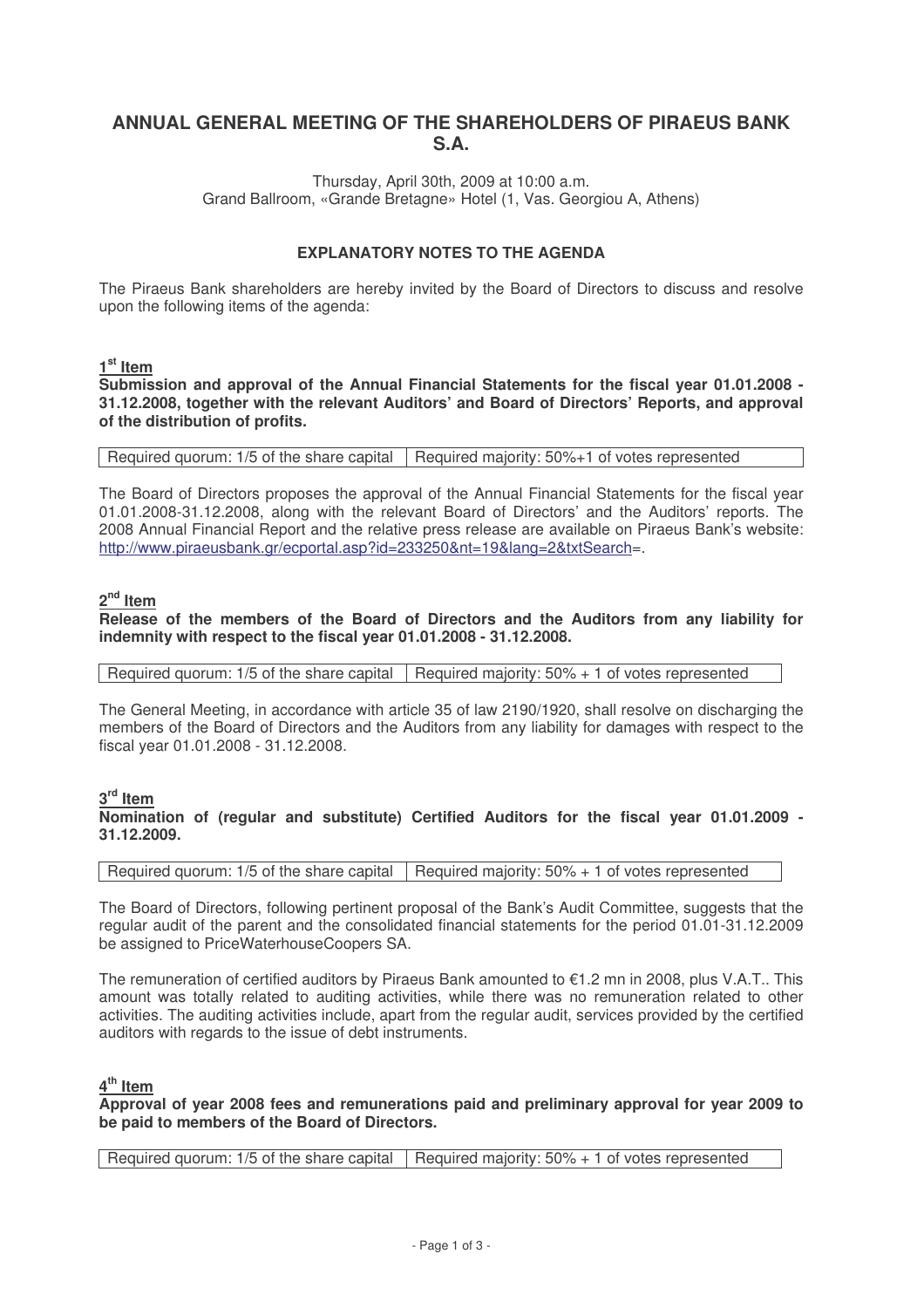The Board of Directors proposes the approval of fees and remunerations paid to members of the Board of Directors with respect to the fiscal year 2008. Following the relevant proposal of the Board of Management Compensation and Evaluation Committee, which consists of non-executive members of the Board, total net fees and remunerations for the executive members of the Board, amount to  $\epsilon$ 2,696,346 (45% decrease compared to 2007), while total remunerations for the non-executive members amount to € 958,664 (6% increase compared to 2007). The aforementioned amounts also include fees paid to members of the Board that resigned within the same fiscal year. It is noted that no bonus was paid to executive members or to members of the Board of Directors having a contractual association with the Bank during the fiscal year 2008.

Furthermore, the Board of Directors suggests the preliminary approval of remunerations to be paid to the members of the Board of Directors for the fiscal year 2009. Following the relevant proposal of the Management Compensation and Evaluation Committee, the suggested fixed remuneration for all the executive members of the Board of Directors is reduced by 53% compared to 2008. The nonexecutive members of the Board of Directors that don't have a contractual association with the Bank quitted from their annual remuneration for year 2009.

## **5 th Item**

**Election of new Board of Directors due to expiration of its term and appointment of at least two (2) independent non executive members of BoD, according to the provisions of law 3016/2002, as currently in force.**

| Required quorum: 1/5 of the share capital | Required majority: 50% + 1 of votes represented |
|-------------------------------------------|-------------------------------------------------|
|-------------------------------------------|-------------------------------------------------|

The Board of Directors proposes the re-election of the current 14 members of the Board of Directors, plus the 3 existing independent non-executive members. The Board of Directors' tenure is three years.

# **6 th Item**

#### **Delegation of authority to Directors and executive officers of the Bank to participate in the management of affiliated (pursuant to article 42e, par. 5, law 2190/1920) companies of the Bank, in accordance with article 23, law 2190/1920.**

| Required quorum: 1/5 of the share capital | Required majority: $50\% + 1$ of votes represented |
|-------------------------------------------|----------------------------------------------------|
|-------------------------------------------|----------------------------------------------------|

The Board of Directors requires permission for its members of the Board of Directors and the Bank's executive officers to participate in the management of affiliated companies of the Bank, for the purpose of coordinating all activities at Group level. Granting such permission is common practice in groups of companies.

### **7 th Item**

**Amendment of article 15 of the Bank's Articles of Association in order to provide to managers of the branch network the right of representation of the Bank for the execution judicial and procedural actions.**

| l Required quorum: 1/5 of the share capital | Required majority: $50\% + 1$ of votes represented |
|---------------------------------------------|----------------------------------------------------|
|                                             |                                                    |

The Board of Directors proposes the amendment of article 15 par. 2 of the Bank's Articles of Association, in order to provide to managers of the branch network the right to represent the Bank for the execution of judicial and procedural actions before the Courts and notary publics, so as to facilitate the pursuit of claims and therefore protect the Bank's interests. The full text of the Article 15 of the Bank's Articles of Association as proposed by the Board of Directors is available in the Appendix.

### **8 th Item**

**Amendment of article 6 of the Bank's Articles of Association in order to authorise an increase in the Bank's share capital through the issuance of shares of only one category, pursuant to para. 7, article 13 of codified law 2190/1920.**